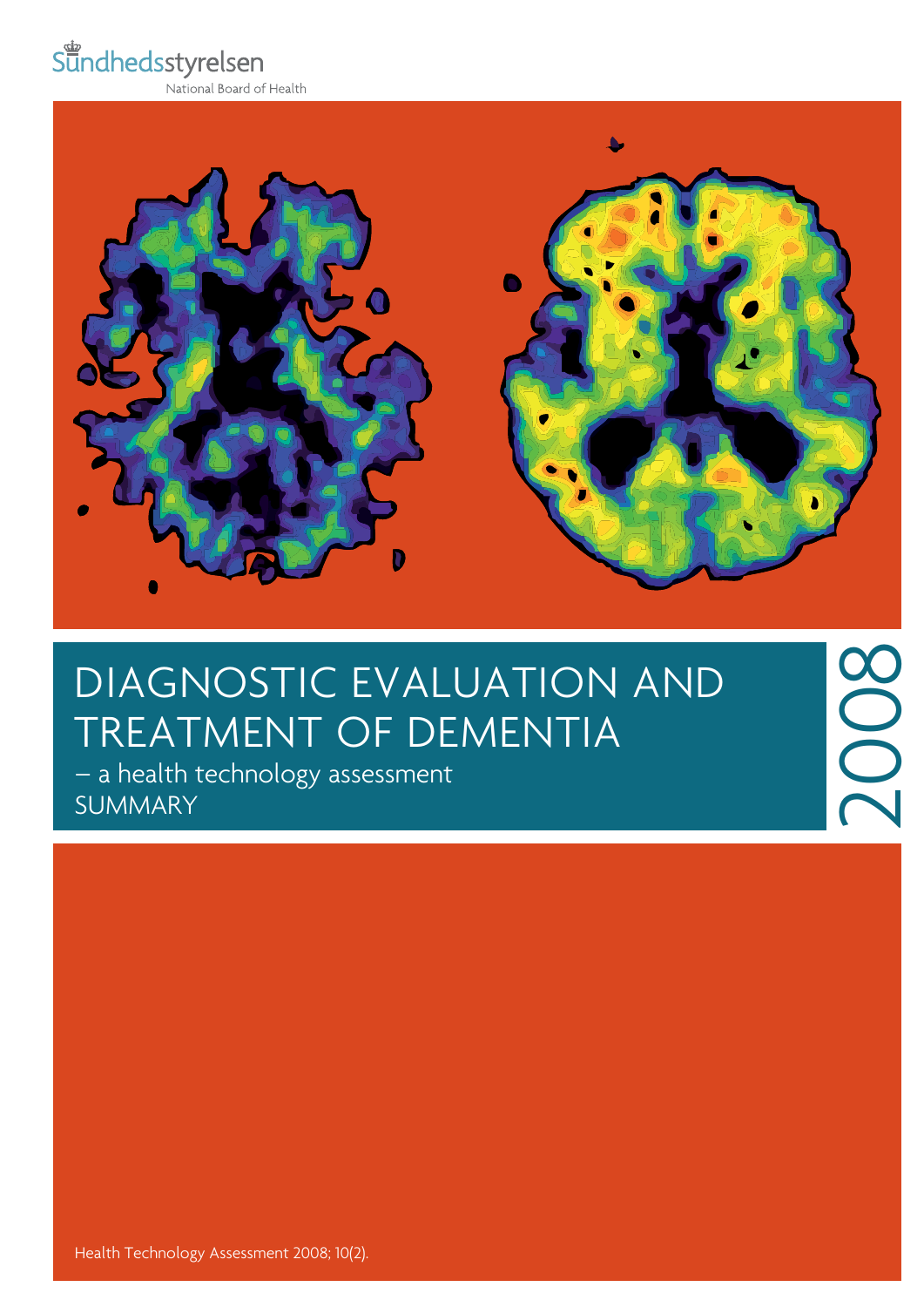### Sundhedsstyrelsen

National Board of Health

# DIAGNOSTIC EVALUATION AND treatment of dementia

– a health technology assessment **SUMMARY**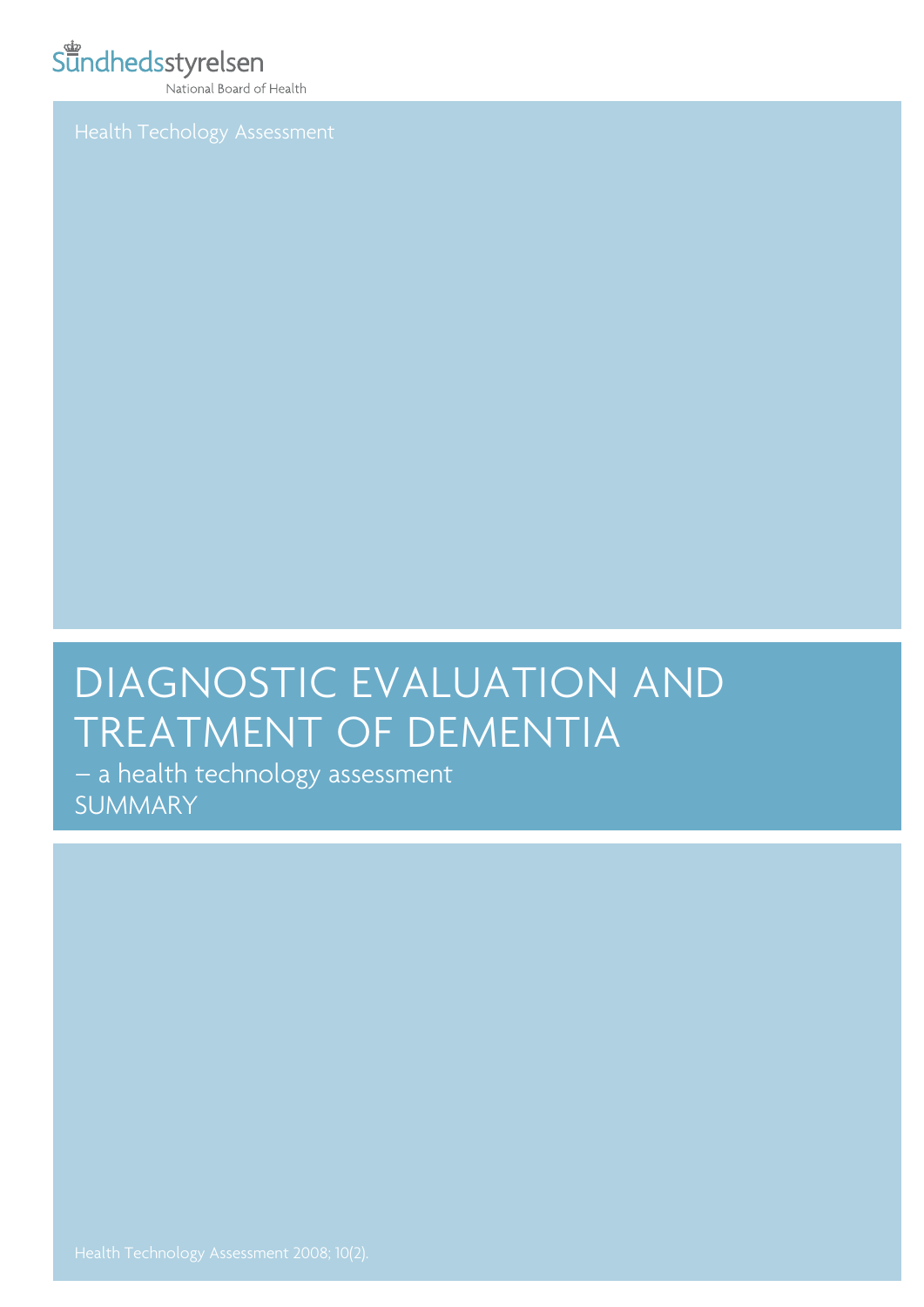#### Diagnostic evaluation and treatment of dementia – a health technology assessment. Summary © National Board of Health, Monitoring & Health Technology Assessment

#### URL: http://www.dacehta.dk

Keywords: people with dementia, dementia disorder, Alzheimer's disease, frontotemporal dementia, vascular dementia, Lewy body dementia, Parkinson's disease, dementia diagnosis, diagnosis, drugs, drug treatment, dementia drug, pharmaceutical treatment of dementia, interventions to support caregivers, dementia experience, organization of dementia care

Language: English summery of the full report in Danish

Format: pdf Version: 1.0 Version date: May 28 2008

Issued by: National Board of Health, June 2008

Category: Advisory

Design: National Board of Health and 1508 A/S Layout: Schultz Grafisk

Electronic ISBN: 978-87-7676-681-8 Electronic ISSN: 1399-2481

The report should be cited as follows: Danish National Board of Health, Monitoring & Health Technology Assessment Diagnostic evaluation and treatment of dementia – a health technology assessment. Summary Copenhagen: National Board of Health, Monitoring & Health Technology Assessment, 2008 Health Technology Assessment 2008; 10(2)

Series title: Health Technology Assessment Series editorial board: Finn Børlum Kristensen, Mogens Hørder and Stig Ejdrup Andersen

For further information, please contact: National Board of Health Monitoring & Health Technology Assessment Islands Brygge 67 DK-2300 Copenhagen S Denmark

Phone +45 72 22 74 00 E-mail: dacehta@sst.dk Web site: www.dacehta.dk

The report can be downloaded from www.dacehta.dk under publications

Front-page image: a new method for imaging the brain with PET scanning: an 11C-PIB-PET image showing the levels of amyloid protein in the brain of a person with Alzheimer's disease (right) and the brain of a healthy person (left). The red and yellow in the image of the person with Alzheimer's disease indicate high amyloid levels, whereas the blue in the healthy person indicates almost no amyloid in the brain. Courtesy of the PET and Cyclotron Unit, Department of Clinical Physiology and Nuclear Medicine, Rigshospitalet – Copenhagen University Hospital.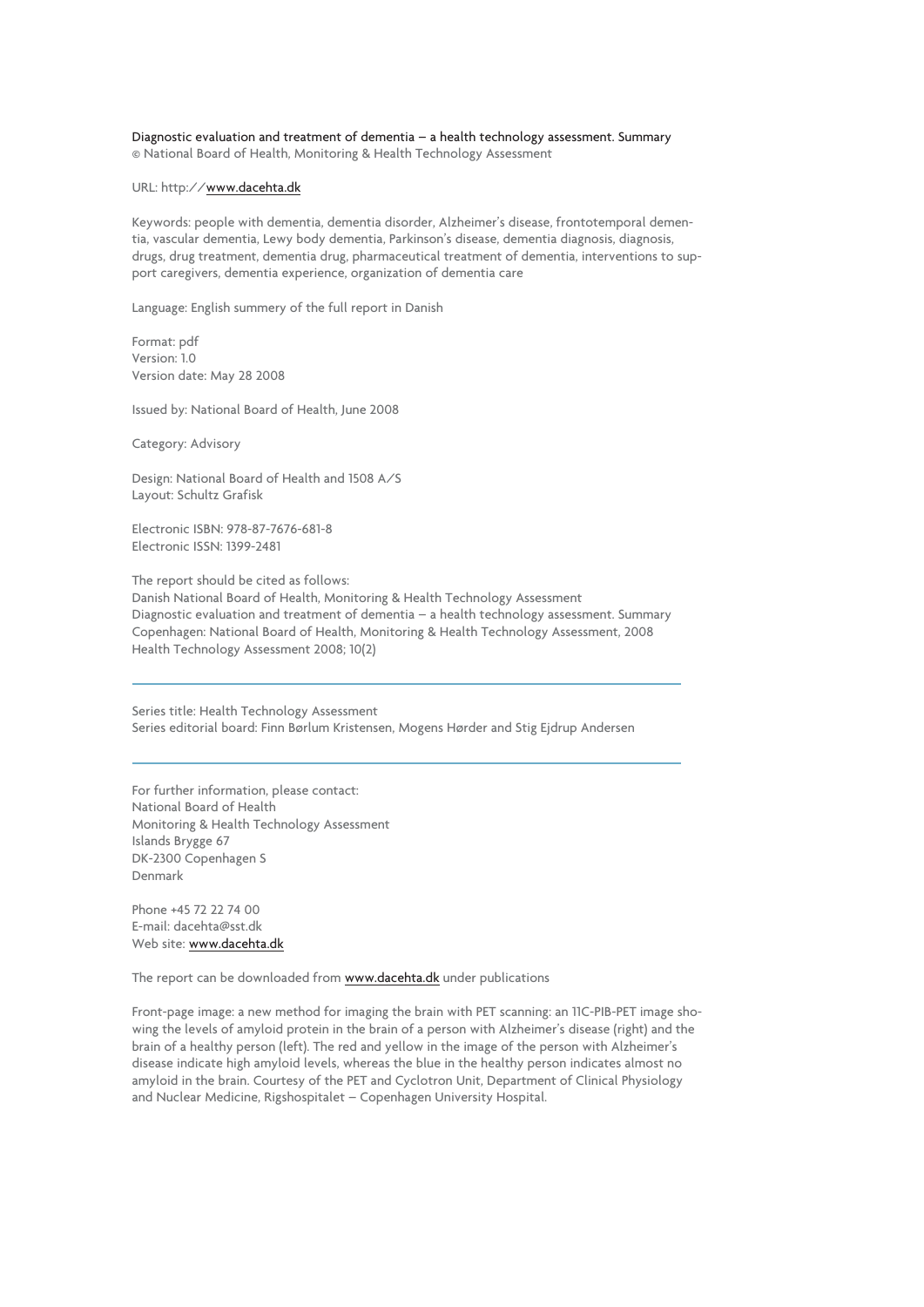### Preface

Dementia is a major noncommunicable disease, and as many as 80,000 people in Denmark have a dementia disorder. Demographic trends increasing the number of older people in the population will strongly increase the number of people with dementia in Denmark in the next 30 years. Ensuring appropriate diagnostic evaluation and treatment of dementia is therefore a great challenge. Since secondary health care and general practitioners undertake most of this work, this report focuses on these parts of the health care system in Denmark.

Several methods can be used to diagnose dementia, and this health technology assessment assesses the evidence related to the various methods used for diagnostic evaluation. Treatment is multifaceted, including drugs that can delay the symptoms but not cure the people who have dementia. The report assesses the efficacy of drugs for treating dementia and various types of interventions to support the informal caregivers of people with dementia. The report thus analyses hospital-based initiatives and initiatives of general practitioners under the auspices of Denmark's administrative regions but does not assess the overall efforts to support people with dementia and their caregivers, since this includes extensive social and health care activities under the auspices of the municipalities.

This health technology assessment is based on the results of a report published by the Swedish Council on Technology Assessment in Health Care. In addition to providing updated knowledge on diagnostic evaluation and treatment, this report makes suggestions for the future organization of dementia-related services and assesses the economic costs of the diagnostic evaluation and treatment of people with dementia. The report also describes how people with dementia view their experience with diagnostic evaluation and treatment.

This report is part of the Health Technology Assessment series of the National Board of Health and is the result of substantial work by the interdisciplinary project group. The members of the project group have provided written declarations on potential conflicts of interest, and relevant external experts performed peer review. This report comprises scientific guidance for decision-makers in the health care system and does not necessarily reflect the opinions of the National Board of Health.

This report will be useful for political, administrative, and clinical decision-makers in the health care system. The National Board of Health thanks the members of the project group for their extensive efforts, which have been decisive in completing the report. Finally, a special thanks to the Swedish Council on Technology Assessment in Health Care, which kindly provided access to their report before it was published.

#### *National Board of Health June 2008*

Finn Børlum Kristensen Director of Health Technology Assessment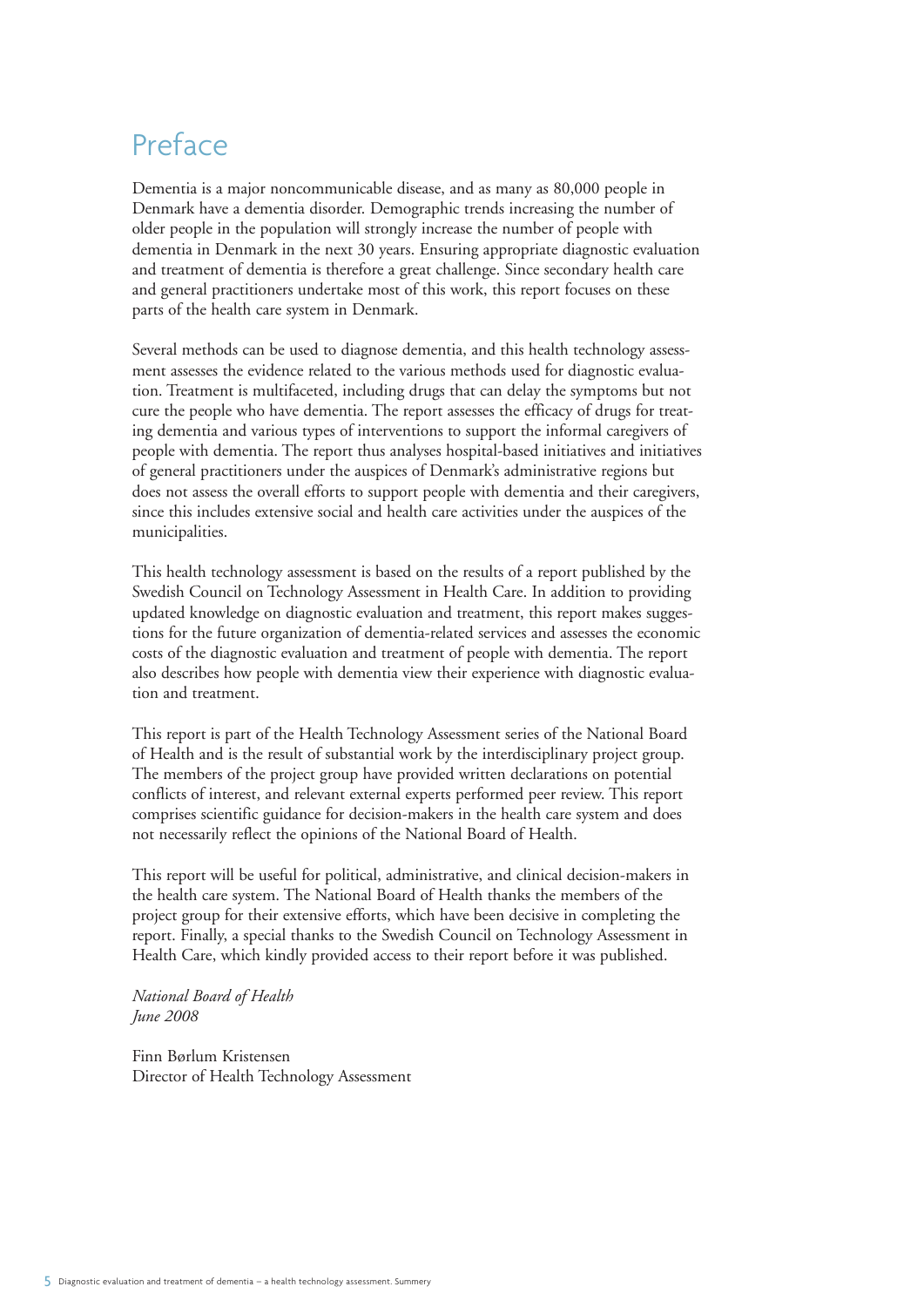### Summary

#### Background and purpose

Dementia is a major noncommunicable disease, and an estimated 60,000 to 80,000 people in Denmark have dementia. Of these, more than half have Alzheimer's disease, which is the most common cause of death among diseases of the brain.

The prevalence of dementia will increase in the coming years as life expectancy increases and the number of older people in the population increases. An estimated one third of the people with dementia receive a specific diagnosis and are offered any treatment that may be available.

Diagnostic options for dementia have been under development for many years, and disease-specific diagnosis is required to determine the appropriate treatment and support. Many diagnostic instruments are available for the diagnostic evaluation of people suspected of having dementia, and assessing the evidence related to the individual aspects of the diagnostic evaluation process will contribute to improving diagnostic evaluation and making it more effective.

Improved diagnostic methods enable more people with dementia to receive a diagnosis of dementia and at an earlier stage. This will be important for many people with dementia and their informal caregivers and will also affect the organization and funding of dementia-related services.

Treatment of people with dementia disorders is multifaceted and includes treatment with new drugs specific to dementia and intensive psychosocial support. The evidence related to the use of specific drugs in dementia should be assessed to ensure optimal pharmaceutical treatment.

Recent studies indicate that systematic interventions to support the caregivers of people with dementia reduce anxiety and depression among the caregivers and increase the potential for the caregivers to cope with difficult situations in interacting with the person with dementia. Thus, interventions to support families should be included in assessing the treatment of people with dementia.

The attitudes of and experience with diagnostic evaluation and treatment of people with dementia and their caregivers need to be assessed, because informing, counselling and treating people with declining autonomy pose special ethical and legal challenges and because recent studies indicate that people with dementia and their caregivers are ambivalent towards diagnostic evaluation and treatment.

The services available for the diagnostic evaluation and treatment of people with dementia vary between Denmark's five new administrative regions (and across the 16 regions that were abolished on 1 January 2007), and the administrative regions have not completed the planning of the future organization of dementia-related services. Thus, analysing the organizational problems in these services can support the dementia-related planning of the administrative regions.

The economic costs of the diagnostic evaluation and pharmaceutical treatment of people with dementia disorders have not been determined. Since many more people are expected to undergo diagnostic evaluation and begin pharmaceutical treatment for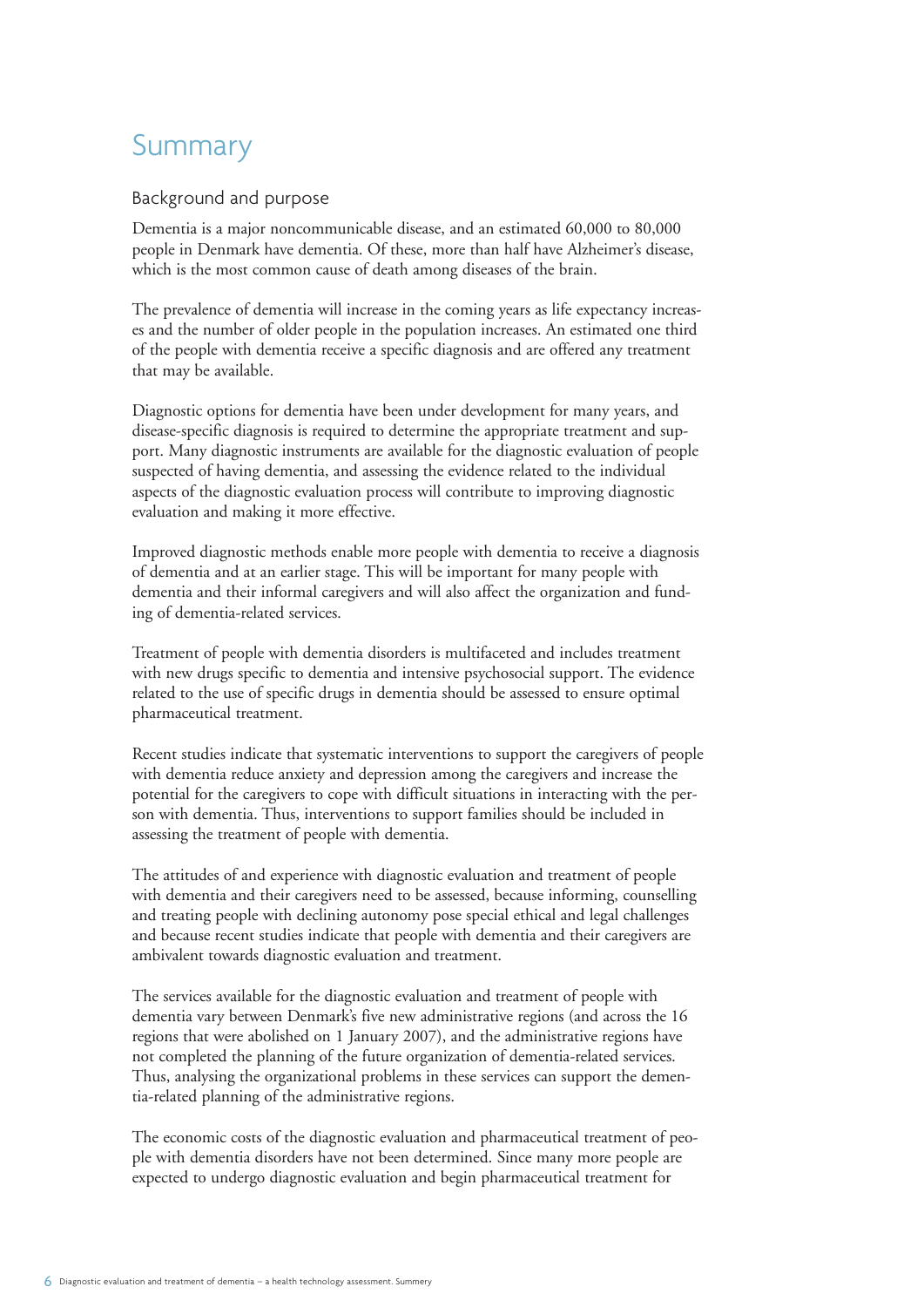dementia and since new options for diagnostic tests have emerged in recent years, assessing the economic effects of this is important.

National health technology assessments on dementia have been published in several countries recently, including one from the Swedish Council on Technology Assessment in Health Care, and international guidelines on dementia have been issued. Finally, the National Board of Health published a report on dementia in 2001. This report uses these previous reports together with updating the literature to assess the evidence on the diagnostic and treatment options and to analyse the aspects related to the people with dementia and their caregivers. Contributing to the decision-making in Denmark required new analysis of the organizational and economic aspects of dementia-related services.

#### *Purpose*

The purpose of this report is to contribute to the decision-making basis for the future setting of priorities for the diagnostic evaluation and treatment of people with dementia and the organization of dementia-related services in Denmark.

#### Delimitation and methods

The background for this report was a desire to assess the evidence for the drugs used to treat people with dementia and to produce a framework for organizing the dementiarelated services by Denmark's administrative regions and for planning of the medical specialities involved by the National Board of Health. This required a tight deadline, and this report therefore solely covers the diagnostic evaluation and treatment of people with dementia in secondary health care and in general practice.

This report focuses solely on the services organized by Denmark's administrative regions although the municipalities provide a very large share of dementia-related services. This report was written with the knowledge that a broader focus including municipal activities could have served as a starting-point for the current and future planning of the municipalities. This could comprise a coherent service framework for people with dementia, care for people with chronic dementia and the formal agreements on health and social care, mandated by legislation, between each administrative region and the municipalities within the region. The treatment of people with dementia is complex, since social care is an important part of the overall dementia-related services. Thus, these areas urgently need to be systematically assessed, and focusing on municipal dementia-related services in future reports is very important.

Dementia is an umbrella term for many diseases and disorders, and this report covers Alzheimer's disease, vascular dementia, Lewy body dementia, frontotemporal dementia and mild cognitive impairment. The report also covers dementia in Parkinson's disease in relation to pharmaceutical treatment. The report focuses on pharmaceutical treatment and interventions to support the caregivers of people with dementia.

This report is based on a report on dementia published by the Swedish Council on Technology Assessment in Health Care, and this report follows the Council's literature review where this is possible and relevant. The evidence in this report is thus mainly based on a systematic literature review, although primary data were gathered to describe some aspects of the organization of dementia-related services.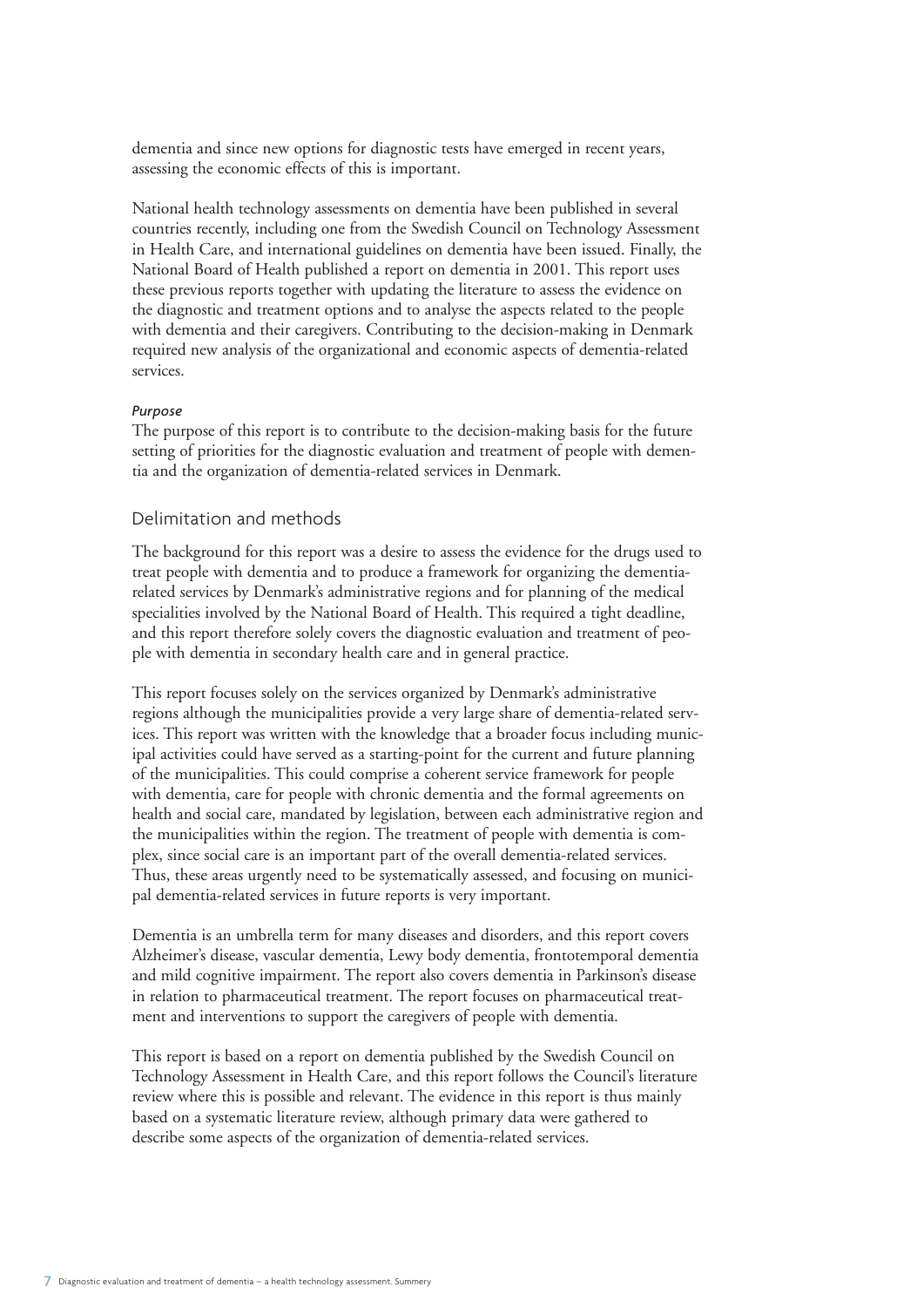#### Diagnostic evaluation

The purpose of the diagnostic evaluation of people suspected of having dementia is to arrive at a specific diagnosis to determine their need for social care and treatment.

People with impaired memory or other symptoms of potential dementia disorders comprise a heterogeneous group with varying needs for diagnostic evaluation.

The accuracy of the most commonly used diagnostic criteria for the primary dementia disorders is not optimal and depends strongly on the clinicians' experience in this field. All these criteria stipulate that the core of diagnostic evaluation is thorough clinical examination, which includes taking a thorough medical history plus information from caregivers and other family members, general psysical and neurological examination, examination of cognitive, nervous system and mental symptoms, examination of functional capacity for the activities of daily living (ADL) and assessment of the burden the person with dementia places on his or her caregivers. Depending on the organization of services locally, this core may include referral to other specialist physicians for clinical diagnostic evaluation. Genetic diagnostic evaluation of the person and his or her family are relevant if an autosomal-dominant inherited dementia disorder is suspected but is not necessary in any other case.

Paraclinical investigation with laboratory tests and cranial computed tomography (CT) scanning is sufficient for most of the people with moderate to severe dementia, and strong evidence indicates that this contributes substantially to identifying the causes of dementia. Examination by a neuropsychologist is indicated in many cases, especially in the diagnostic evaluation of people with early-stage dementia or questionable dementia. Strong evidence indicates that additional paraclinical investigations are often required and contribute significantly to diagnostic clarification for people with mild or questionable dementia and for people with certain symptoms and clinical findings. This mainly includes magnetic resonance imaging (MRI), which is preferable to CT (or supplements it) when more specific diagnostic evaluation is needed to differentiate between Alzheimer's disease, various other focal degenerative disorders and cerebral small-vessel disease. Diagnostic imaging with positron emission tomography (PET) or single-photon-emission computed tomography (SPECT) and lumbar puncture may be used when the diagnosis is uncertain and/or the specificity of the diagnosis of Alzheimer's disease needs to be enhanced. Scanning with carbon-11-labelled Pittsburgh Compound B (PIB) PET is a promising method, and its role in diagnostic evaluation has not yet been determined. The initiation and scope of diagnostic evaluation are planned based on the general health status of the person to be evaluated and must consider the expected results. The diagnostic evaluation should be thorough enough that the disease or disorder causing the symptoms can be specifically diagnosed, such that specific social care initiatives or pharmaceutical treatment can be planned. Some people with dementia need special investigations in collaboration between several specialties within highly specialized departments when their disease or disorder is complex.

#### Pharmaceutical treatment

Pharmaceutical treatment is efficacious for people with some dementia disorders, mainly Alzheimer's disease. The drugs currently approved in Denmark for treating people with Alzheimer's disease solely reduce symptoms. They improve cognitive functioning and functional capacity in ADL but have no documented efficacy on the pathological changes in the brain and cannot cure the people being treated.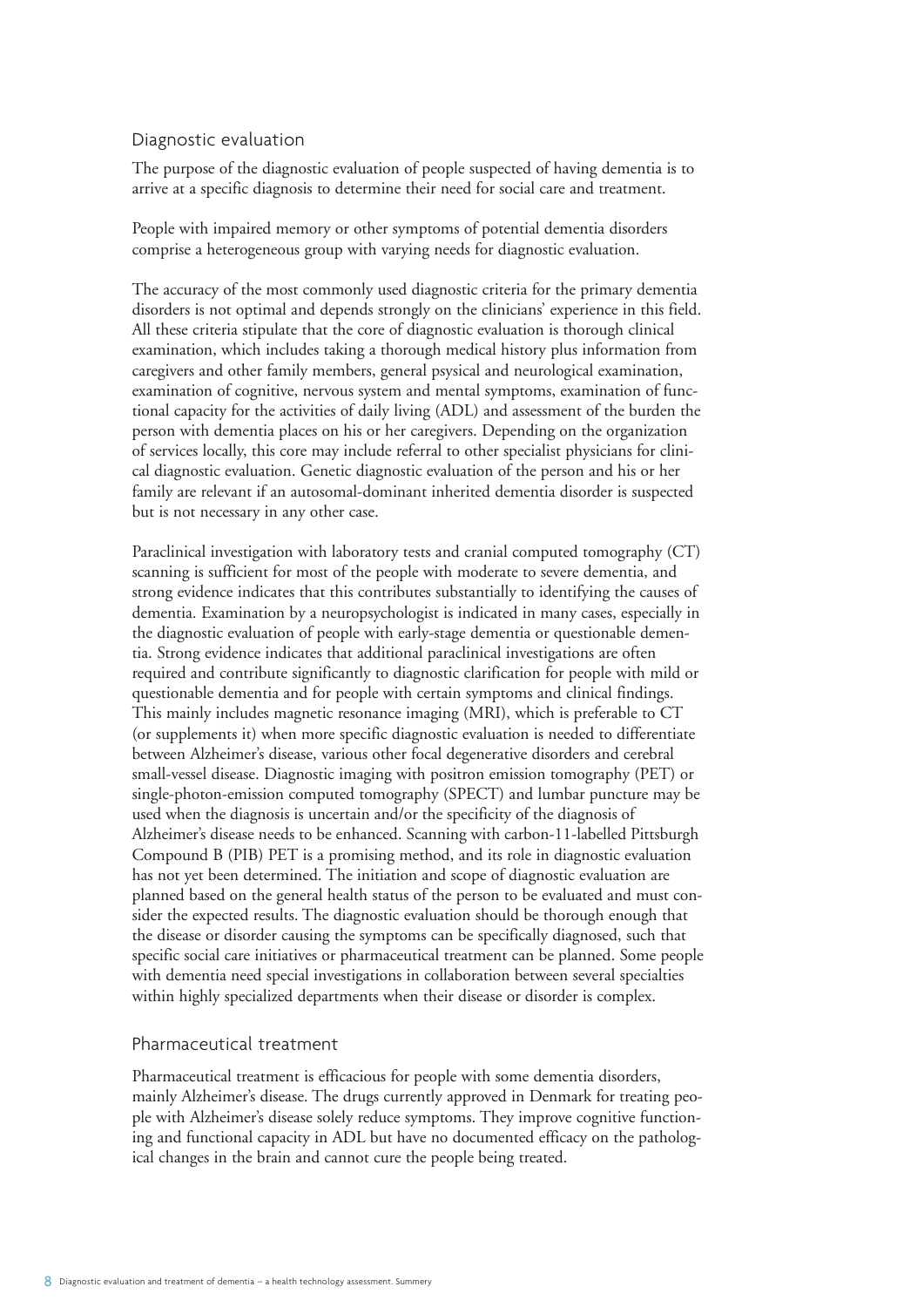In principle, the drugs can improve, stabilize or slow the progression of the symptoms. Thus, treatment may have efficacy even though the disease continues to worsen. The efficacy of drugs for treating Alzheimer's disease is normally assessed according to: global functioning; cognition; functional capacity in ADL; and behavioural and psychological symptoms in dementia (BPSD, symptoms of disturbed perception, thought content, mood and behaviour).

No international consensus has emerged yet on how drugs for treating dementia will be or should be evaluated in daily clinical practice or on how a given efficacy measured using one of the many dementia-related rating scales should be converted to daily clinical significance. Finally, transferring results from clinical trials into prognoses for individuals is difficult. Denmark has three cholinesterase inhibitors (donepezil, rivastigmine and galantamine) approved for treating mild to moderate Alzheimer's disease and memantine, a noncompetitive N-methyl-d-aspartate acid (NMDA) receptor antagonist, for treating people with moderate to severe Alzheimer's disease. Rivastigmine has also been approved for Lewy body dementia and dementia in Parkinson's disease.

#### *Specific pharmaceutical treatment of patients with dementia*

The pharmaceutical treatment of patients with dementia supplements other dementiarelated services and should always be evaluated based on the situation of the individual person with dementia, including the need for nursing and care. No study has investigated how long pharmaceutical treatment should continue.

For patients with mild to moderate Alzheimer's disease, cholinesterase inhibitors generally have clinically significant efficacy in global symptoms, cognition and ADL, whereas the efficacy on BPSD has not been determined. These drugs may improve, stabilize or slow the progression of dementia. Cholinesterase inhibitors have not demonstrated any certain efficacy among patients with severe Alzheimer's disease. Memantine has clinically significant efficacy among patients with moderate to severe Alzheimer's disease, especially for global symptoms and cognition, and among people being treated simultaneously with cholinesterase inhibitors. No evidence indicates that any other pharmaceutical treatment of patients with Alzheimer's disease has any clinical efficacy.

Cholinesterase inhibitors and memantine have dubious clinical efficacy among patients with vascular dementia. Among patients with mild to moderate Lewy body dementia or mild to moderate dementia in Parkinson's disease, rivastigmine is the only drug investigated, although these few studies showed efficacy. Among patients with mild cognitive impairment, treatment with cholinesterase inhibitors does not have any clinical efficacy. Galantamine treatment has demonstrated possible excessive mortality among patients with mild cognitive impairment. Memantine treatment has not been investigated among patients with mild cognitive impairment. Frontotemporal dementia has no specific treatment.

#### *Treatment of behavioural disorders with psychotropic drugs*

No psychotropic drug has been approved in Denmark for treating BPSD among patients with dementia. Patients with BPSD should be examined for somatic illness and drug side effects, and nursing and care should be evaluated and optimized. Psychotropic drug treatment should not be considered until other initiatives have proven inadequate. Treating patients who have BPSD with first-generation antipsychotic drugs is inappropriate because of side effects. The efficacy of second-generation antipsychotic drugs on BPSD has been poorly documented, and even though the efficacy of antipsychotic drugs is superior to that of placebo, the overall value of antipsychotic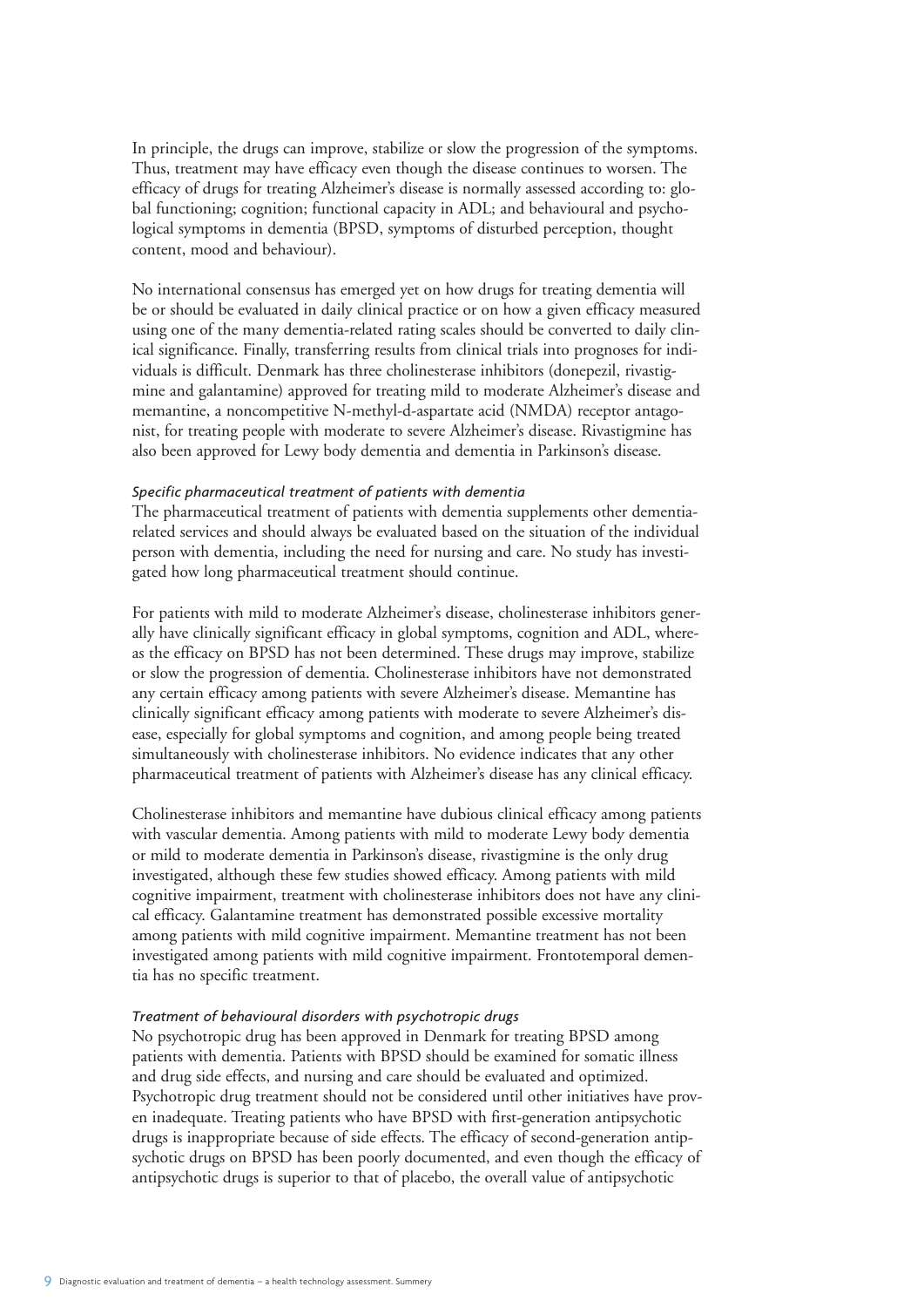drug treatment for patients with dementia who have psychotic symptoms, aggression or agitation is doubtful because of the side effects. Treatment with first- or second-generation antipsychotic drugs increases the risk of stroke compared with placebo.

The efficacy of antiepileptic drugs for treating patients with BPSD has been inadequately documented. Tricyclic antidepressants have demonstrated uncertain efficacy, and the risk of side effects is substantial, including reduced cognitive functioning. The efficacy of selective serotonin-reuptake inhibitors (SSRI) on symptoms of depression in mild to moderate dementia has been poorly documented, but a few studies found efficacy. The efficacy of SSRI antidepressants in severe dementia has not been determined. Evidence indicating efficacy in other behavioural disorders is limited. No controlled trials have been carried out for other recent antidepressants.

#### Interventions to support caregivers

In the past 20 years, great attention has been focused on investigating the efficacy of intervening to support the caregivers of people with dementia to prevent stress and physical and mental symptoms. The study designs have been improved over the years, but meta-analyses and systematic reviews indicate a general lack of studies of high methodological quality that include randomization, blind assessment of outcome measures, sufficient participants and validated outcome measures relevant to caregivers and the people with dementia. Further, qualitative studies of high methodological quality are lacking. Similarly, no study has focused on intervention to support the caregivers of people newly diagnosed with early-stage dementia. In addition, no study has involved the people with dementia themselves in the intervention with counselling and support services customized to their individual needs. Finally, no study has investigated any undesired effects of interventions to support caregivers.

Based on these studies, interventions to support caregivers reduce their depressive symptoms and enhance their knowledge. Generalizing the outcome of the interventions on the progression of dementia is difficult based on the literature review. Nevertheless, several studies indicate that moving to a nursing home or other assistedliving facility can be delayed, since the caregivers have more energy to cope with difficult situations in interacting with the person with dementia at home. Thus, studies that systemically investigate and include how the people with dementia experience the interventions would be desirable.

#### People with dementia and their caregivers

The literature review emphasizes the challenges and effects of a dementia disorder related to the loss of cognitive functioning, which often greatly influences the understanding and management of autonomy and competence among people with dementia. The effects of a dementia disorder mean not only changed roles and competencies among the people with dementia and their caregivers but also illustrate that legislation on patients' rights and confidentiality may be implemented differently in practice in relation to involving and counselling the person with dementia and his or her family members. The literature review thus indicates the importance of continuing to focus on developing the professional and personal qualifications of health care workers in relation to the process of diagnostic evaluation and treatment of people with dementia. The literature review especially indicates that general practitioners have a key role. Further, the literature provides no basis for indicating the significance of specific types of health care workers in relation to the diagnostic evaluation of people with dementia,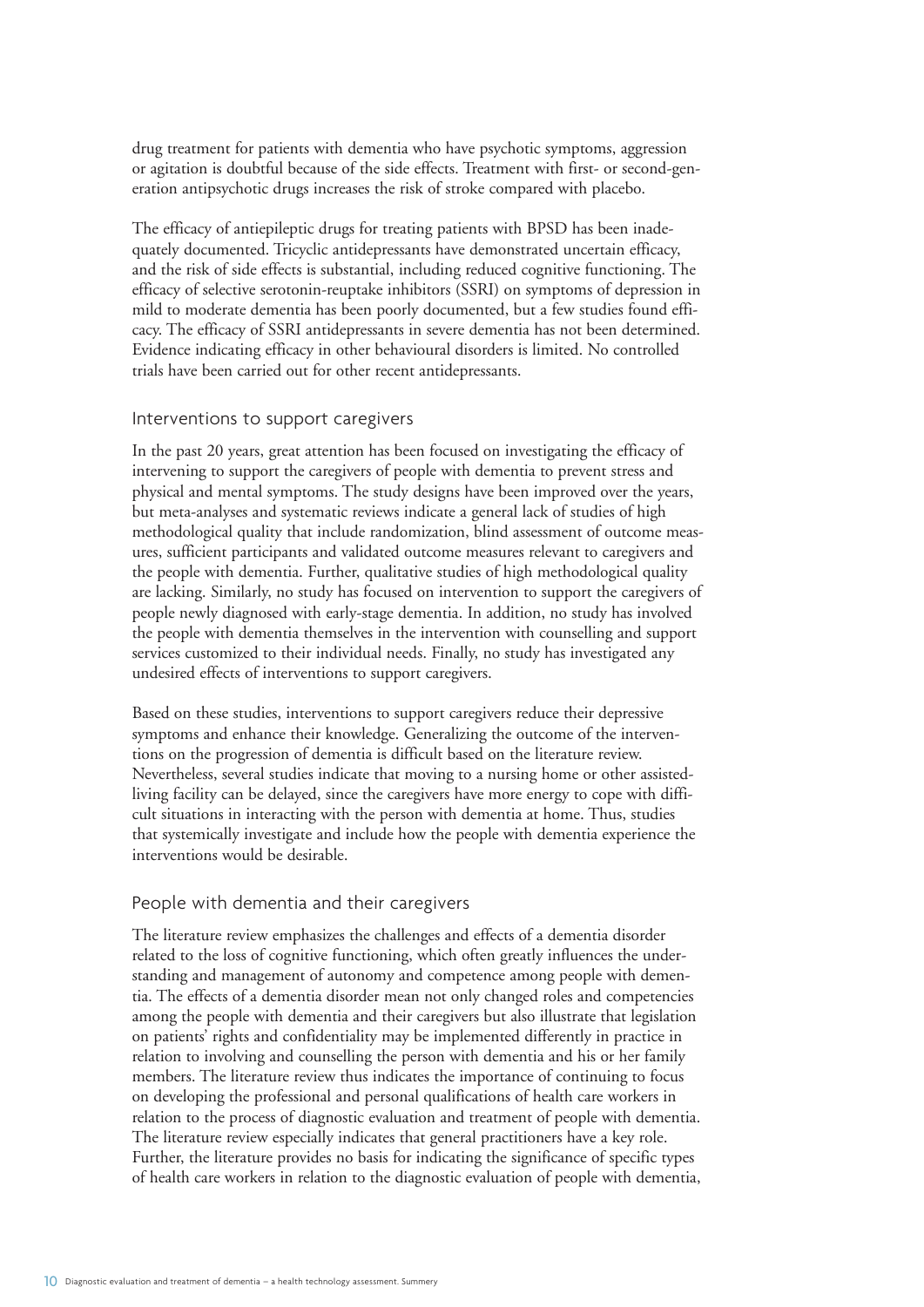but since dementia may emerge at a young age, avoiding solely focusing narrowly on the interface between older people and the health and social care system is important in planning for dementia.

According to the literature, both the general population and health care professionals have poor knowledge on dementia and how to differentiate it from the normal processes of ageing, which fosters late or no diagnostic evaluation of people suspected of having dementia. The person with dementia, caregivers and general practitioners may have difficulty in seeing the early signs of dementia and often interpret the initial changes in memory or cognitive functioning as being normal. The diagnostic evaluation for dementia is not initiated until someone can recognize patterns from a previous encounter with dementia disorder or when the deviation from perceived normality reaches a critical level.

The literature indicates that people's lack of desire to get an emerging suspicion of dementia confirmed is a factor that may influence and probably delay diagnostic evaluation for dementia. The reasons for this include not knowing the advantages of early diagnosis and anxiety about the effects of dementia if the diagnosis is confirmed. The literature emphasizes that the diagnosis of dementia especially affects three areas: awareness of the disease or disorder, the relationship to the partner and the other social relationships of the person with dementia and his or her family members.

Informing the people with dementia about their diagnosis and the progression of and prognosis for dementia is important ethically and practically. Providing this information influences the understanding and acceptance of the disease and is a prerequisite for treatment, nursing and support for both the person with dementia and caregivers. Further, it influences the ability of the person with dementia and caregivers to plan for the future based on the expected changes in cognitive and social functioning.

Patients generally have the right to be informed about their own health, and a few recent studies indicate that patients increasingly want to be informed about their health. Patients have the right to be informed according to Danish law, and international guidelines also recommend appropriately informing people with dementia. Nevertheless, disclosing the diagnosis seems to be a problem. Studies in Europe estimate that only half of all physicians inform the patients of their diagnosis, independent of medical specialty but varying considerably between physicians. No study has indicated whether Denmark has similar conditions. Nevertheless, Denmark's legislation has mandated patients' rights, including the right to be informed about one's diagnosis, since 1992, and this was previously an informal legal principle, which indicates that Denmark may have greater openness than the broader European studies indicate.

The effects on both people with dementia and caregivers of being informed about the diagnosis vary according to the psychological and social context, including intellectual ability, personality, network and opportunities for support. The potential of the people with dementia to understand the information provided changes as the disorder progresses, and sensitivity is therefore needed in relation to their desire and capacity to receive and process information. The need for information should be considered a process and continually be assessed, and the caregivers should be involved to the extent that this is desired and possible.

The literature emphasizes theoretical and ethical considerations related to pharmaceutical treatment of dementia. These include the efficacy of pharmaceutical treatment in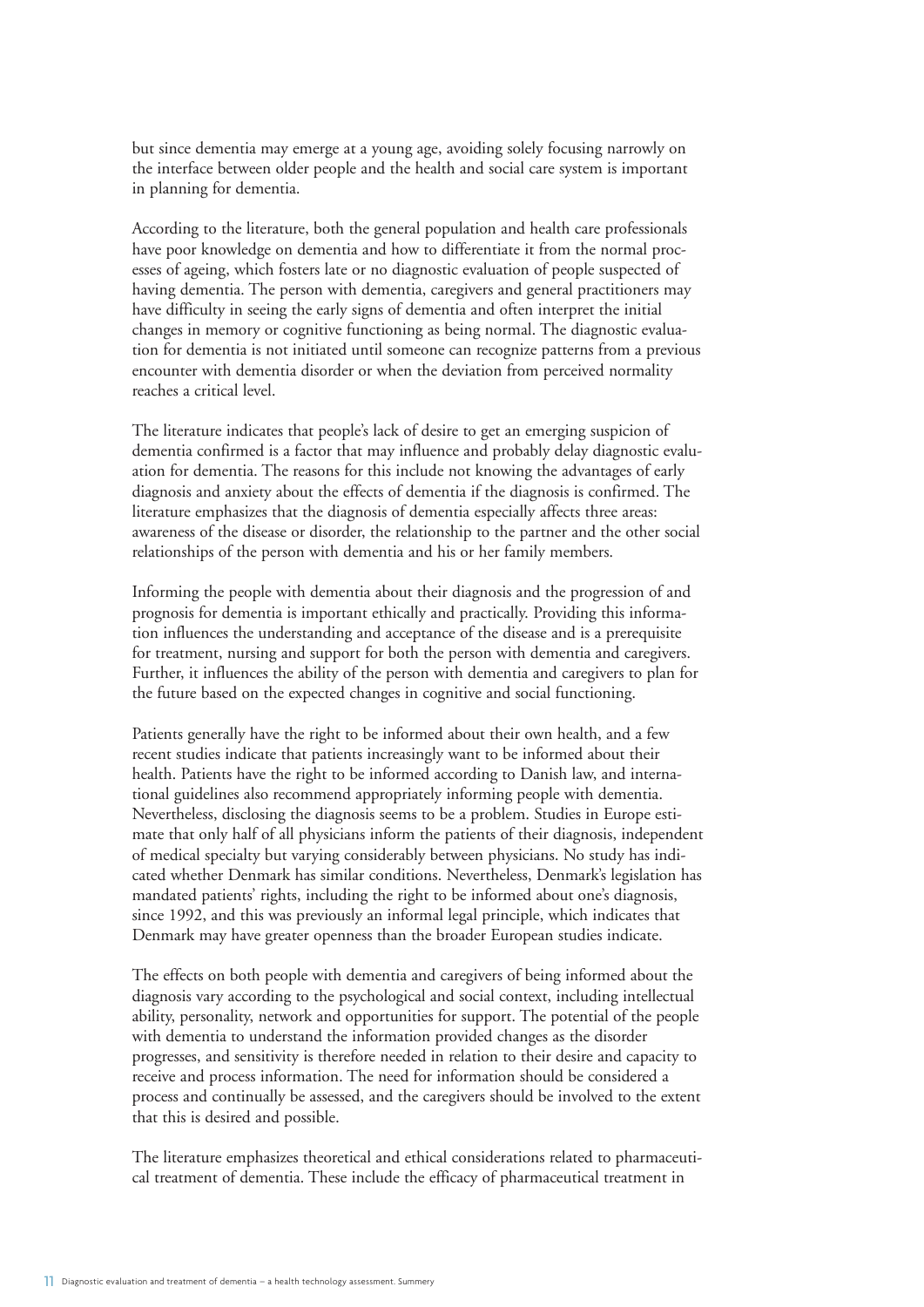slowing the progression of a dementia disorder and the emergence of unrealistic expectations towards pharmaceutical treatment and problems related to stopping pharmaceutical treatment. Nevertheless, few studies have focused on how the people with dementia view the drugs, and as general knowledge on dementia grows, the expectations towards drugs for treating dementia are probably more realistic today than they were 10 years ago, when the first drug for treating dementia became available.

This chapter of the report demonstrates the need for increasing the knowledge on dementia among the general population. Specific knowledge is still needed on how early detection and diagnosis can best be promoted among people with dementia in Denmark, and knowledge is generally lacking on the views of people with dementia on diagnosis and treatment.

#### Organization of dementia-related services

Dementia-related services still vary in organization across the 16 regions that were abolished on 1 January 2007, but consideration is being given to how these services should be organized within the new administrative regions. The analysis of the organization of dementia-related services aimed to determine the domestic and international experience related to organization, to describe the overall care pathways in general practice and secondary health care and to analyse the roles of general practitioners and secondary health care for the purpose of presenting possible models for the future organization of dementia-related services.

The experience and recommendations in Denmark, assessed by analysing existing reports on organization, especially indicate the need to ensure coherence across sectors, medical specialties and professionals in dementia-related services. The need for models of collaboration and shared-care models is considered decisive for appropriate organization with the aim of ensuring that the efforts to provide appropriate health care involve all relevant types of health care workers. All these groups of workers should have access to and use the knowledge on each individual person with dementia and on the overall group of people with dementia across sectors. Further, these models may contribute to ensuring that each person with dementia is linked to a regular team in primary and secondary health care during a long-term care process.

The analysis of the existing organization of dementia-related services mainly shows that practice is very heterogeneous, with great differences in the management of dementiarelated services. This poses challenges in ensuring systematic improvement throughout Denmark.

Further, the analysis of the roles of general practitioners and secondary health care shows that the continuity of services for the people with dementia between the sectors and medical specialties in secondary health care poses special challenges. The criteria for referring people with dementia to secondary health care differ substantially across the 16 regions that were abolished on 1 January 2007, and these criteria are not based on evidence. This applies especially to the criteria for referring people suspected of having dementia to diagnostic evaluation, in which secondary health care is preferably provided in a collaborative referral process between geriatrics, neurology and psychiatry. Thus, referral should take place across specialties instead of being solely based on general practice, geriatrics, neurology or psychiatry, and scientifically based criteria for referral should be prepared. Scores on the Mini-Mental State Examination and age are especially inappropriate criteria for referral for diagnostic evaluation. The criteria for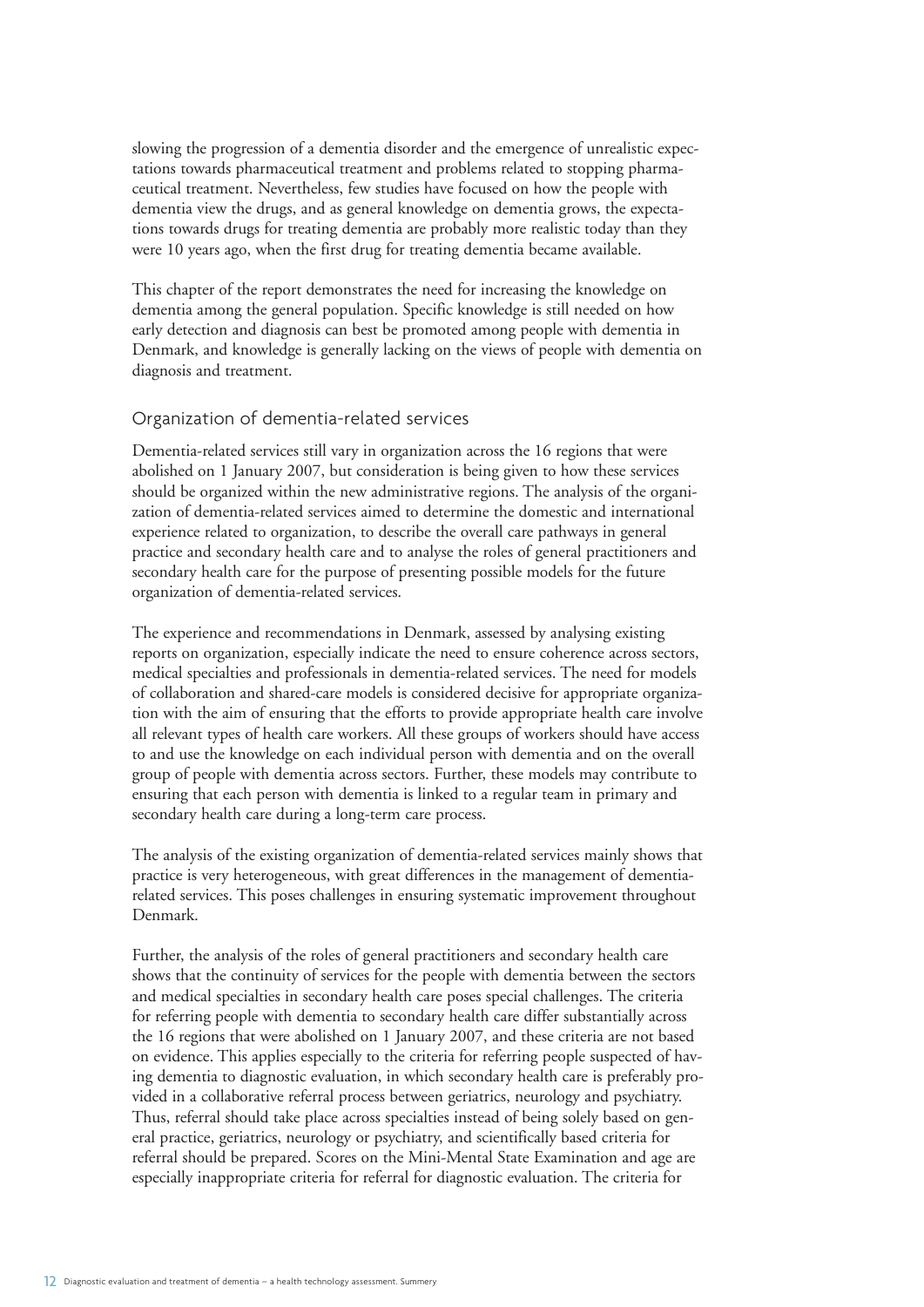ending treatment in secondary health care and referring people for follow-up in general practice also differ throughout Denmark. The situation is similar for referring people to various types of specialists in secondary health care, since Denmark has four models for the organization of dementia-related services in secondary health care.

General practitioners have an important role, and ensuring that they have adequate knowledge and good tools to manage their assigned role is especially important. This applies both to diagnostic evaluation and following up people with a progressive dementia disorder in which predicting the course of disease and the needs of the person may be difficult.

Based on the analysis, two possible models are presented to inspire the future organization of dementia-related services. Both models strongly emphasize ensuring an approach that bridges the various specialties. This will ensure that secondary health care is provided in a collaborative referral process between geriatrics, neurology and psychiatry, such that referral takes place across specialties instead of being solely based on general practice, geriatrics, neurology or psychiatry. The first model envisions specialist physicians continuing to be based in their own departments or clinics but being part of binding referral collaboration and perhaps with additional collaboration on the care pathways. The second model envisions establishing a dedicated interdisciplinary unit that includes geriatrics, neurology and psychiatry.

The need for specialized functions is described briefly, and needs are outlined that should be considered in the future planning of these functions.

The future organization of dementia-related services should account for the scientific development within diagnostic evaluation and treatment and should ensure coherent diagnostic evaluation, treatment and follow-up of high quality. Importantly, as part of following up this report, the municipalities' efforts in providing dementia-related services and their relationship with general practitioners and secondary health care need to be analysed to enable the municipalities and the regions to plan the appropriate overall organization of these services.

#### Economic analysis

The number of people with dementia will increase in the coming years. Assuming that Denmark had 55,000 people with dementia in 2007, the annual cost of dementiarelated services in Denmark is an estimated €935 million (at 2007 prices), excluding the costs of informal care. This estimate is mainly based on a study in Denmark, and these estimated costs will increase in the coming years as the number of people with dementia increases.

There is potential for increased efforts in diagnostic evaluation, since only an estimated one third of the people newly acquiring dementia undergo careful diagnostic evaluation. If the target is 75%, this would require additional expenditure of  $\epsilon$ 9.0 million annually (2007 prices). This is about 1% of the total cost of dementia-related services, a modest proportion.

Increased activity in diagnostic evaluation is expected to provide an earlier and more specific diagnostic evaluation for each person with dementia, which may then result in more targeted treatment and care. Thus, the early diagnostic evaluation of more people with dementia may result later in improved use of resources, and increased diagnostic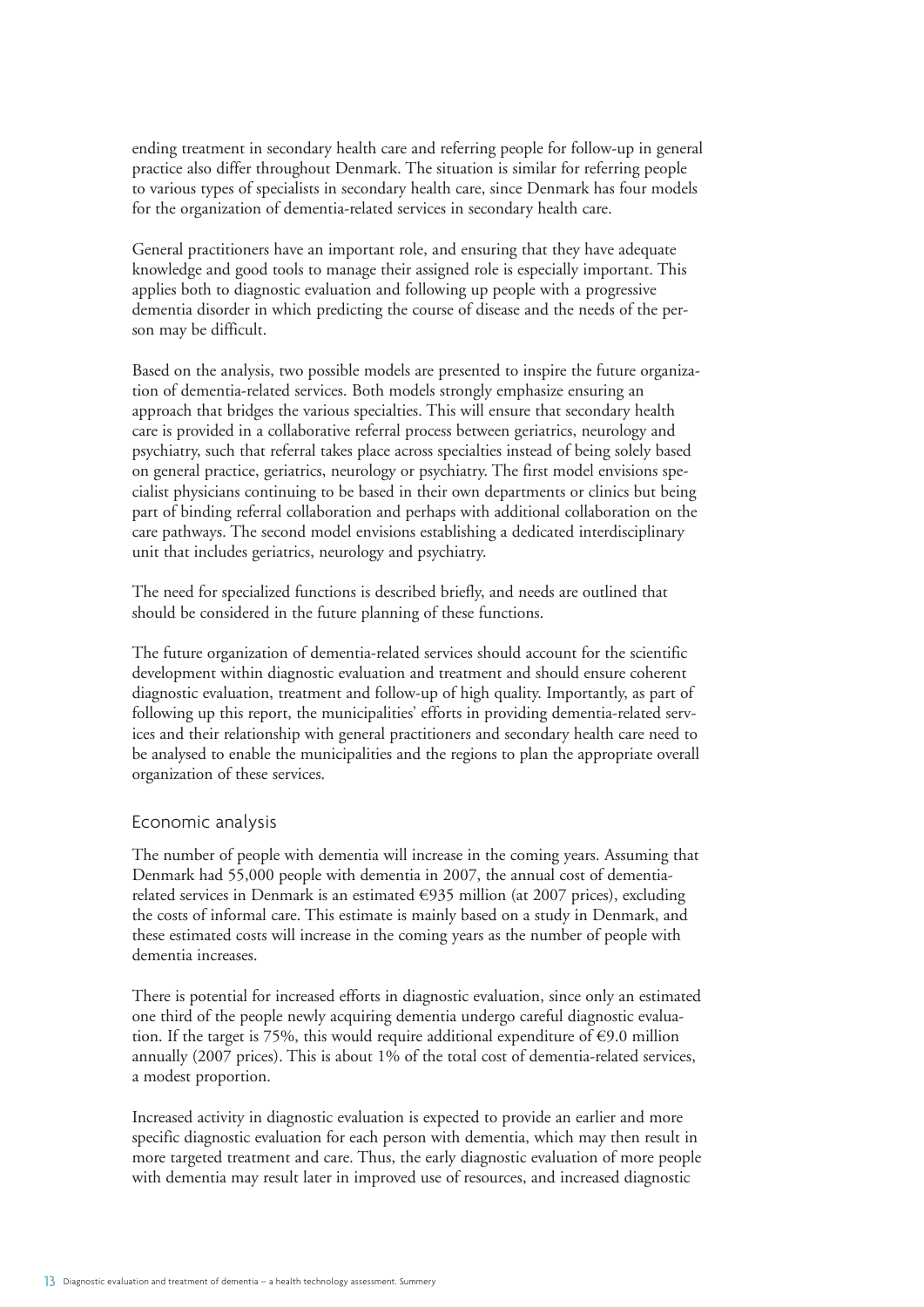evaluation will therefore not necessarily be associated with increased costs in the long term.

The literature review of the economic analyses cannot clearly conclude whether treating people with dementia with cholinesterase inhibitors or memantine generally reduces costs, has no effect on costs or increases the costs to society. More people are expected to be treated with cholinesterase inhibitors or memantine in the coming years. Based on the studies that estimate that pharmaceutical treatment reduces costs or has no effect on costs, the annual drug costs of  $\epsilon$ 33 million ( $\epsilon$ 1660 per person treated) will be counteracted by later savings. No economic analyses of pharmaceutical treatment for dementia are available based on data from Denmark.

Importantly, the analyses presented here are subject to uncertainty. People with dementia comprise a heterogeneous group, and this implies, among other things, that economic analysis of dementia-related services is relatively complex and comprehensive: one reason is that diagnostic evaluation, treatment and care involve many actors. A special challenge is estimating the costs of informal care. Further, the results imply that the cost of care is a very high proportion of the total cost of the services associated with dementia.

#### Perspectives

The potential for the diagnostic evaluation and treatment of people with dementia is developing rapidly. With new options for diagnostic evaluation and treatment and the general population becoming more aware of the potential, the number of people suspected of having dementia referred to diagnostic evaluation is expected to increase in the coming years. Further, these people will probably increasingly be referred in an early stage of a dementia disorder in which the symptoms are mild and easy to confuse with other diseases and disorders. This also means that more and more people with similar symptoms will be referred for diagnostic evaluation without a dementia disorder being detected. Diagnostic evaluation is more complex in the early stages of dementia. When more people visit their general practitioner with mild symptoms, this enhances the need for appropriate referral and for the examinations that need to be available for people who are referred to secondary health care for diagnostic evaluation. In addition, intensive research is investigating new opportunities for earlier and more specific diagnostic evaluation.

Similarly, the increased availability of PET may result in improved access to supplementary brain imaging compared with the current limited access to SPECT. In addition, imaging methods integrating CT and PET are now available at several locations in Denmark. Finally, introducing PIB-PET may result in completely novel options for accurate diagnosis of early-stage Alzheimer's disease. The expected development of a fluorine-18-labelled PIB amyloid ligand may ensure the availability of amyloid protein imaging using PET at more hospitals.

Any approval of new disease-modifying forms of treatment that are being developed will result in the need to ensure correct diagnosis and to follow up the efficacy and safety of treatment with repeated MRI and examination of cerebrospinal fluid. Future diagnosis and treatment therefore poses new challenges for the organization of dementia-related services across specialties and sectors and with the involvement of new professionals.